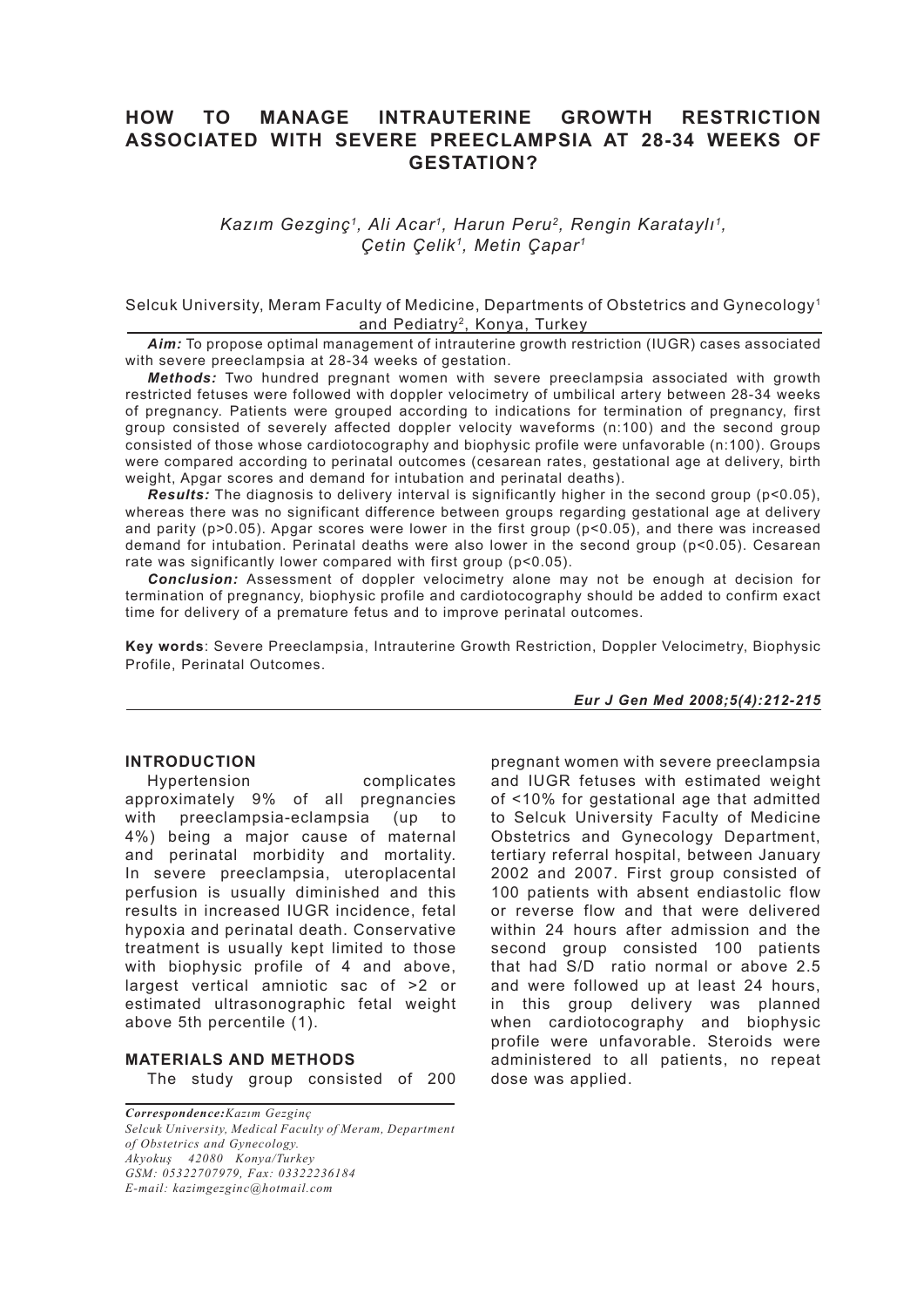|                                    | First Group<br>(n:100) | Second Group<br>(n:100) |        |
|------------------------------------|------------------------|-------------------------|--------|
|                                    |                        |                         |        |
| Maternal age                       | $23.4 \pm 1.2$         | $22.6 \pm 0.8$          | ns     |
| Primiparity                        | 71(71%)                | 67(67%)                 | ns     |
| Oligohydramnios                    | 58 (58%)               | 61 $(61%)$              | ns     |
| Normal UA velocity                 |                        | 33(33%)                 | < 0.05 |
| Diminished UA endiastolic velocity |                        | 67(67%)                 | < 0.05 |
| Cesarean rate                      | 74 (74%)               | 45 (45%)                | < 0.05 |

#### **Table 1. Caharacteristics of patients**

*ns: Non-significant*

Preeclamptic patients that had uncontrolled severe hypertension, eclampsia, trombocytopenia, high liver enzymes, persistant headache and visual symptoms were excluded from the study and delivered within 24 hours. All patients were evaluated for complete blood count, liver and renal function tests, 24 hour proteinuria and obstetrical ultrasonography and doppler velocimetry. Exact gestational week was determined according to last menstrual period and/or earliest ultrasonography. Fetal weight was obtained by Hadlock formula that uses FL, AC, and BPD.

Intrauterine growth restriction was identified when was below 10th percentile according to Yudkin et al. table. Oligohydramnios was established when the largest cord-free pocket was below 2 cms in vertical diameter. S/D ratio was measured for each patient using a color doppler ultrasound system, absence of enddiastolic flow and presence of reverse flow were noted. All doppler examinations were performed by an expert. Doppler examinations were repeated twice weekly. Detoriation in maternal condition, absence of enddiastolic flow or presence of reverse flow and abnormal heart rate tracing were accepted as indications for delivery.

Data about C/S rates, gestational age at delivery, birth weight, Apgar scores, need for intubation and perinatal deaths were selected as outcome measures.

The statistical analysis of the study were done by SPSS 11.0 for Windows programme. The data were indicated by mean and standard deviation. Comparison of data was carried out by chi-square test and t- test. The statistical significance was accepted as p<0.05.

#### **RESULTS**

There was no statistically significant difference between two groups regarding maternal age and parity (p>0.05). In the first group all patients (n:100) had absent or reverse flow at doppler velocimetry. Oligohydramnios was present in 58 patients (58%) in the first group. Most of the patients had cesarean delivery in the first group since late decelerations accompanied to doppler ultrasonographic findings or during induction of labour. In the second group, 67% of patients had S/D ratio of 2.5 and above, cesarean rate was significantly lower compared with first group (p<0.05).

Diagnosis to delivery interval was  $21.2 \pm 1.1$  (2-24) hours in the first group, whereas it was 5.2±2.1 days in the second group (p<0.05). Mean gestational age at delivery was  $31.1\pm1.2$  (28-34) weeks in first group and 33.6±2.2 (31-34) in the second group. Mean birth weight was 1180±250 (850-1400) gr in first group, and was 1490±310 (1250-1990) gr in second group.

There were also significant differences

| $18006$ $\mu$ , $181118181$ vulturings |                       |                        |        |
|----------------------------------------|-----------------------|------------------------|--------|
|                                        | First Group           | Second Group           |        |
| Gestational age at delivery, week      | $31.1 \pm 1.2(28-34)$ | $33.6 \pm 2.2$ (31-34) | < 0.05 |
| Mean birth weight, gr                  | $1180 \pm 250$        | $1490 \pm 310$         | < 0.05 |
| Need for intubation                    | 95(95%)               | 68(68%)                | < 0.05 |
| Apgar scores $(5 \text{ min}, \le 7)$  | $81(81\%)$            | $64(64\%)$             | < 0.05 |
| Perinatal deaths                       | 21(21%)               | 7(7%)                  | < 0.05 |

## **Table 2. Perinatal outcomes**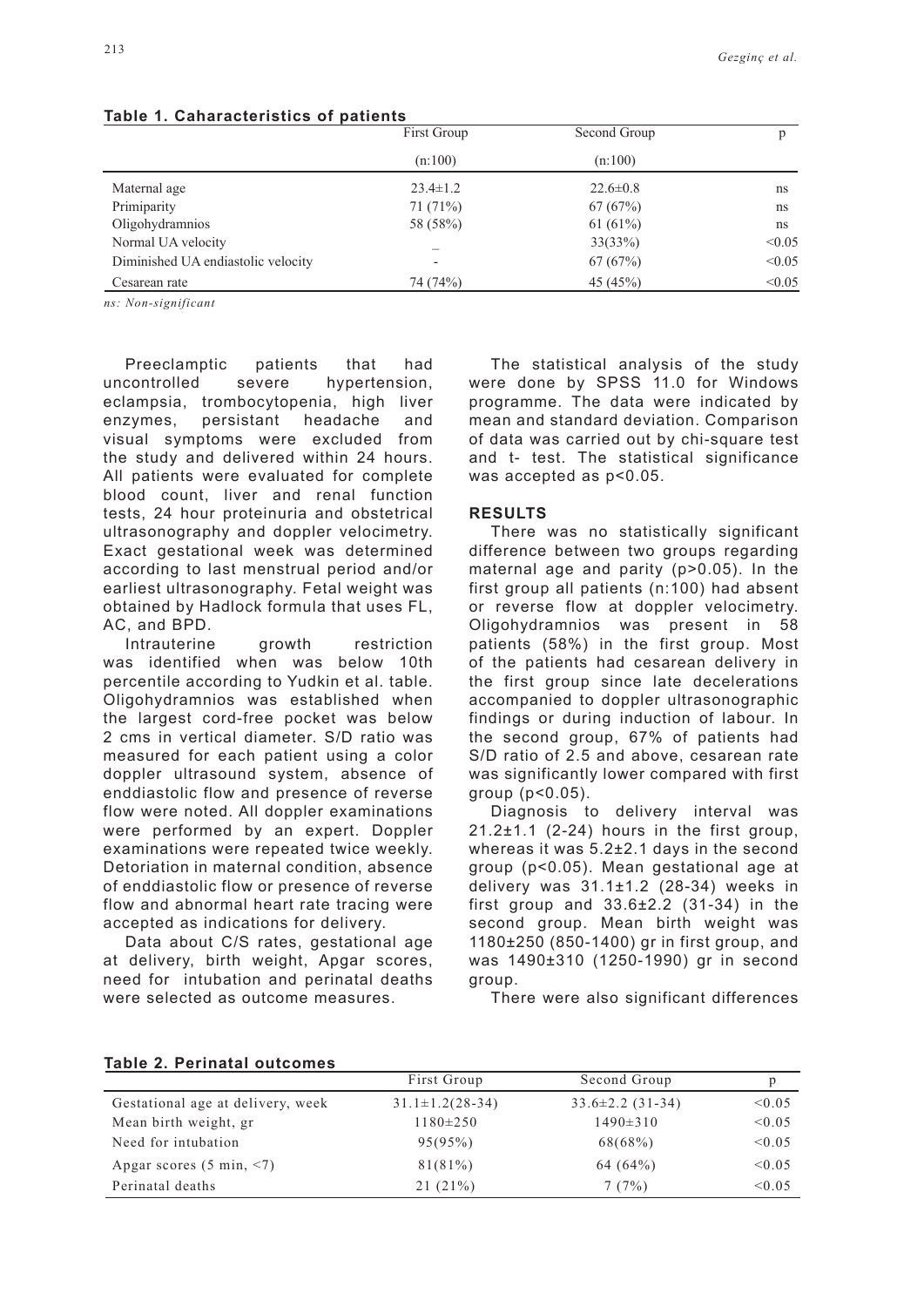between groups regarding gestational age at delivery and birth weights (p<0.05).

Considering perinatal outcomes, there were significant differences between two groups regarding mean birth weight, Apgar scores, need for intubation, perinatal deaths (p<0.05).

## **DISCUSSION**

Preeclampsia, as it is well known, increases the risk for severe perinatal outcomes, mostly by its effect on reducing birth weight. Some forms of IUGR have been etiologically linked to preeclampsia, based on similar placental disease described as abnormal implantation and characterized by failure of trophoblasts to differentiate, to invade, and to remodel the spiral arteries (2).

In follow-up of pregnancies that are complicated with hypertension, doppler velocimetry is the commonly used diagnostic tool in fetal well-being nowadays.

Surveillance of high risk pregnancies, particularly IUGR, by the systematic use of Doppler ultrasound has proven to be beneficial (3,4). Doppler provides a non-invasive method to monitor blood supply in fetuses presenting intrauterine growth restriction (IUGR) (5). Inadequate placental circulation is associated with a rise in fetoplacental vascular resistance leading to a progressive decrease in the diastolic flow, thus identifying high risk pregnancies (5). The most severe cases are characterised by the absence of the diastolic velocity waveform (Doppler score, class II), and by the appearance of reverse end-diastolic flow (Doppler score, class III) (6). The presence of Doppler umbilical scores of classes II or III correlates with poor perinatal outcome  $(7,8)$ .

Torres et al. (9) in their retrospective study, reported that absence of enddiastolic flow was corralated with IUGR in 100% of pregnancies and fetal death by 66.6%. Higher mortality rates are reported in those fetuses with absent or reversed end-diastolic flow on antenatal Doppler velocimetry (10,11). Similarly, in our clinic we believe that reverse or absent enddiastolic blood flow are related to increased fetal mortality according to our experiences, so terminate such gestations within a short period time, usually within 24 hours of diagnosis. And mainly the route of delivery is cesarean section in these pregnancies.

However, despite encouraging results, controversy still exists as to the optimal timing of delivery. Arguments tending towards an immediate delivery in the presence of a Doppler class II or III are counterbalanced by the risks associated with prematurity (12, 13). In most studies, intrauterine growth restriction (IUGR) has been shown to have deterious effects on mortality and morbidity in newborn infants, both in term and preterm infants (14-16). However, some studies suggest that growth restriction, presumably caused by some process that accelerates fetal maturity, may actually improve some morbidities such as respiratory distress syndrome (RDS) (17,18) and several recent neonatal articles have stated that being born small for gestational age (SGA) is associated with an increased likelihood of survival (19,20).

A fetus with growth restriction is reported to be at risk for sudden unexplained intrauterine death (21). The severity of growth restriction is directly related to an increased risk of fetal death, a relationship that holds true regardless of gestational age (22, 23).

The perinatal mortality rate is also higher among term and preterm IUGR infants, including both symmetrically and asymmetrically growth restricted (22). Lackman et al. (24) reported a 5-fold to 6-fold increased rate of death among both term and preterm infants with IUGR when using both fetal and neonatal growth curves.

In conclusion, our results support that prematurity related problems are prominant in IUGR fetuses that delivered immediately according to doppler velocimetry results that indicated increased fetal risk of intrauterine death. Our opinion is that even in the presence of class-2 or 3 doppler velocimetry findings, patients should be followed-up closely and carefully by biophysic profile and cardiotocographies in order to gain time for steroids and premature fetuses. If it is done, perinatal deaths may be decreased.